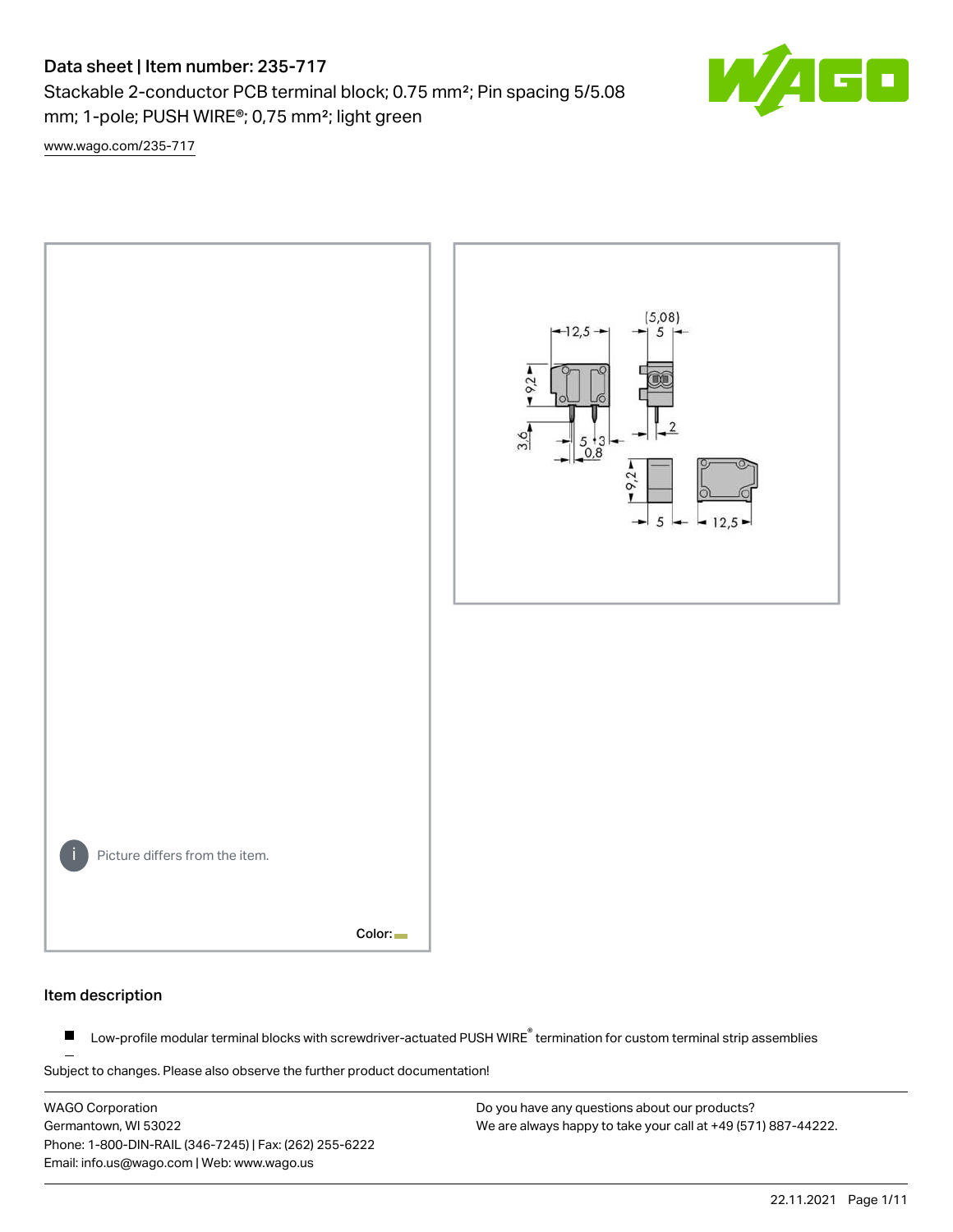

- Double-conductor connection for supply and distribution of signals ideal for standard, single-conductor signal lines suitable for push-in termination
- $\blacksquare$ Double solder pins for high mechanical stability
- $\blacksquare$ Combines with all 235 Series modular terminal blocks
- $\blacksquare$ Set to metric or inch pin spacing by compressing terminal strips together or pulling them apart
- $\blacksquare$ Conductor removal via screwdriver (2.5mm x 0.4mm)

# Data

# Notes

| Variants: | Other colors                                                     |
|-----------|------------------------------------------------------------------|
|           | Other versions (or variants) can be requested from WAGO Sales or |
|           | configured at https://configurator.wago.com/                     |

#### Electrical data

#### IEC Approvals

| Ratings per                 | IEC/EN 60664-1                                                        |
|-----------------------------|-----------------------------------------------------------------------|
| Rated voltage (III / 3)     | 250 V                                                                 |
| Rated surge voltage (III/3) | 4 <sub>kV</sub>                                                       |
| Rated voltage (III/2)       | 320 V                                                                 |
| Rated surge voltage (III/2) | 4 <sub>k</sub> V                                                      |
| Nominal voltage (II/2)      | 630 V                                                                 |
| Rated surge voltage (II/2)  | 4 <sub>k</sub> V                                                      |
| Rated current               | 10A                                                                   |
| Legend (ratings)            | $(III / 2)$ $\triangle$ Overvoltage category III / Pollution degree 2 |

#### UL Approvals

| Approvals per                  | UL 1059 |
|--------------------------------|---------|
| Rated voltage UL (Use Group B) | 300 V   |
| Rated current UL (Use Group B) | 10 A    |
| Rated voltage UL (Use Group D) | 300 V   |
| Rated current UL (Use Group D) | 10 A    |

#### CSA Approvals

| Approvals per                   | CSA   |
|---------------------------------|-------|
| Rated voltage CSA (Use Group B) | 300 V |
| Rated current CSA (Use Group B) |       |

Subject to changes. Please also observe the further product documentation!

| <b>WAGO Corporation</b>                                | Do you have any questions about our products?                 |
|--------------------------------------------------------|---------------------------------------------------------------|
| Germantown, WI 53022                                   | We are always happy to take your call at +49 (571) 887-44222. |
| Phone: 1-800-DIN-RAIL (346-7245)   Fax: (262) 255-6222 |                                                               |
| Email: info.us@wago.com   Web: www.wago.us             |                                                               |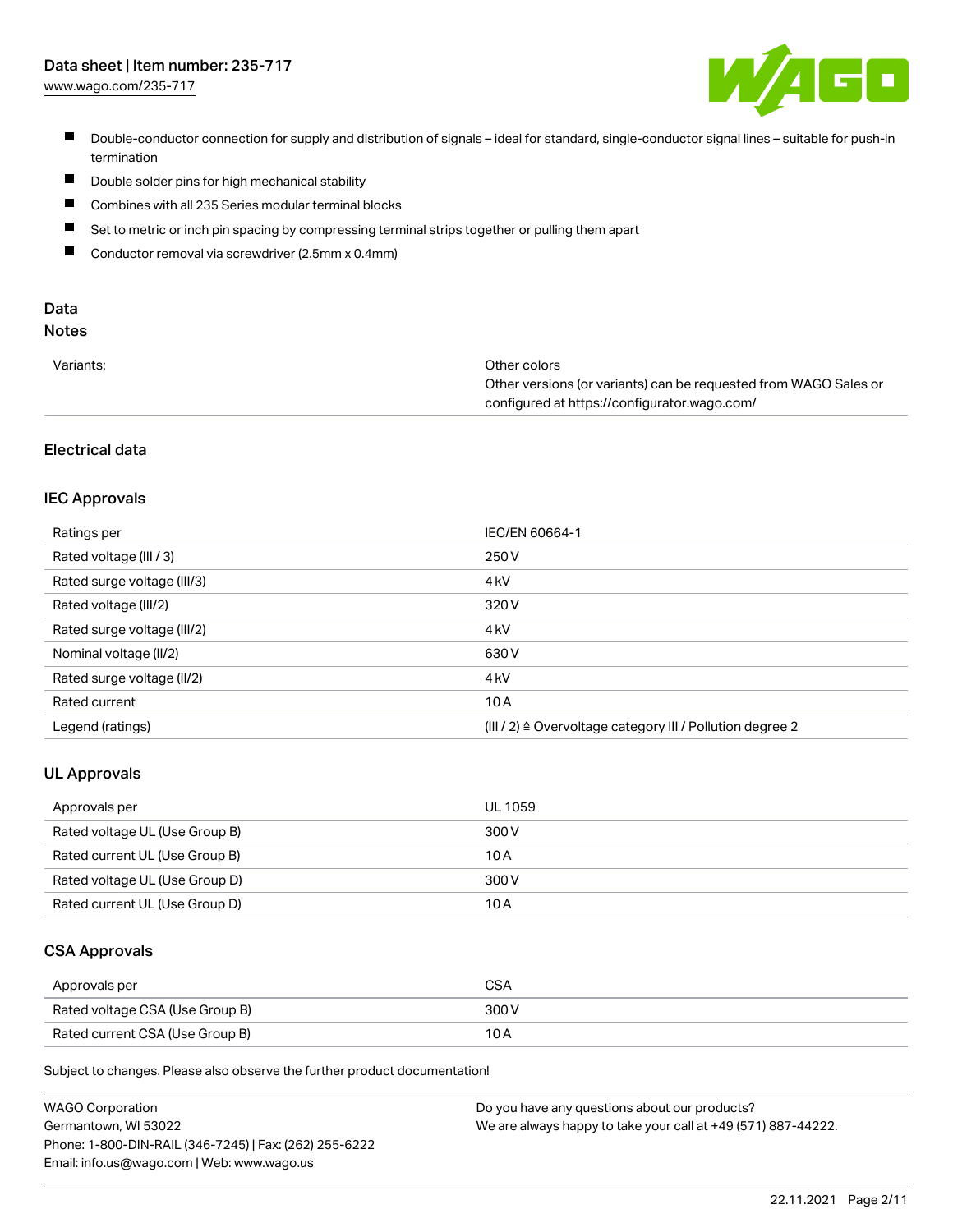

#### Connection data

| Total number of connection points |  |
|-----------------------------------|--|
| Total number of potentials        |  |
| Number of connection types        |  |
| Number of levels                  |  |

## Connection 1

| PUSH WIRE                               |
|-----------------------------------------|
| Operating tool                          |
| $0.250.75$ mm <sup>2</sup> / 24  18 AWG |
| $0.250.34$ mm <sup>2</sup>              |
| $910$ mm / 0.35  0.39 inch              |
| 0°                                      |
|                                         |
|                                         |

#### Physical data

| Pin spacing                          | 5/5.08 mm / 0.197/0.2 inch |
|--------------------------------------|----------------------------|
| Width                                | 6.5 mm / 0.256 inch        |
| Height                               | 12.8 mm / 0.504 inch       |
| Height from the surface              | 9.2 mm / 0.362 inch        |
| Depth                                | 12.5 mm / 0.492 inch       |
| Solder pin length                    | 3.6 <sub>mm</sub>          |
| Solder pin dimensions                | $0.8 \times 0.4$ mm        |
| Drilled hole diameter with tolerance | 1 <sup>(+0.1)</sup> mm     |

#### PCB contact

| PCB Contact                         | THI                                 |
|-------------------------------------|-------------------------------------|
| Solder pin arrangement              | within the terminal block (in-line) |
| Number of solder pins per potential |                                     |

#### Material data

| Color                       | light green      |
|-----------------------------|------------------|
| Material group              |                  |
| Insulation material         | Polyamide (PA66) |
| Flammability class per UL94 | VO               |

Subject to changes. Please also observe the further product documentation!

| <b>WAGO Corporation</b>                                | Do you have any questions about our products?                 |
|--------------------------------------------------------|---------------------------------------------------------------|
| Germantown, WI 53022                                   | We are always happy to take your call at +49 (571) 887-44222. |
| Phone: 1-800-DIN-RAIL (346-7245)   Fax: (262) 255-6222 |                                                               |
| Email: info.us@wago.com   Web: www.wago.us             |                                                               |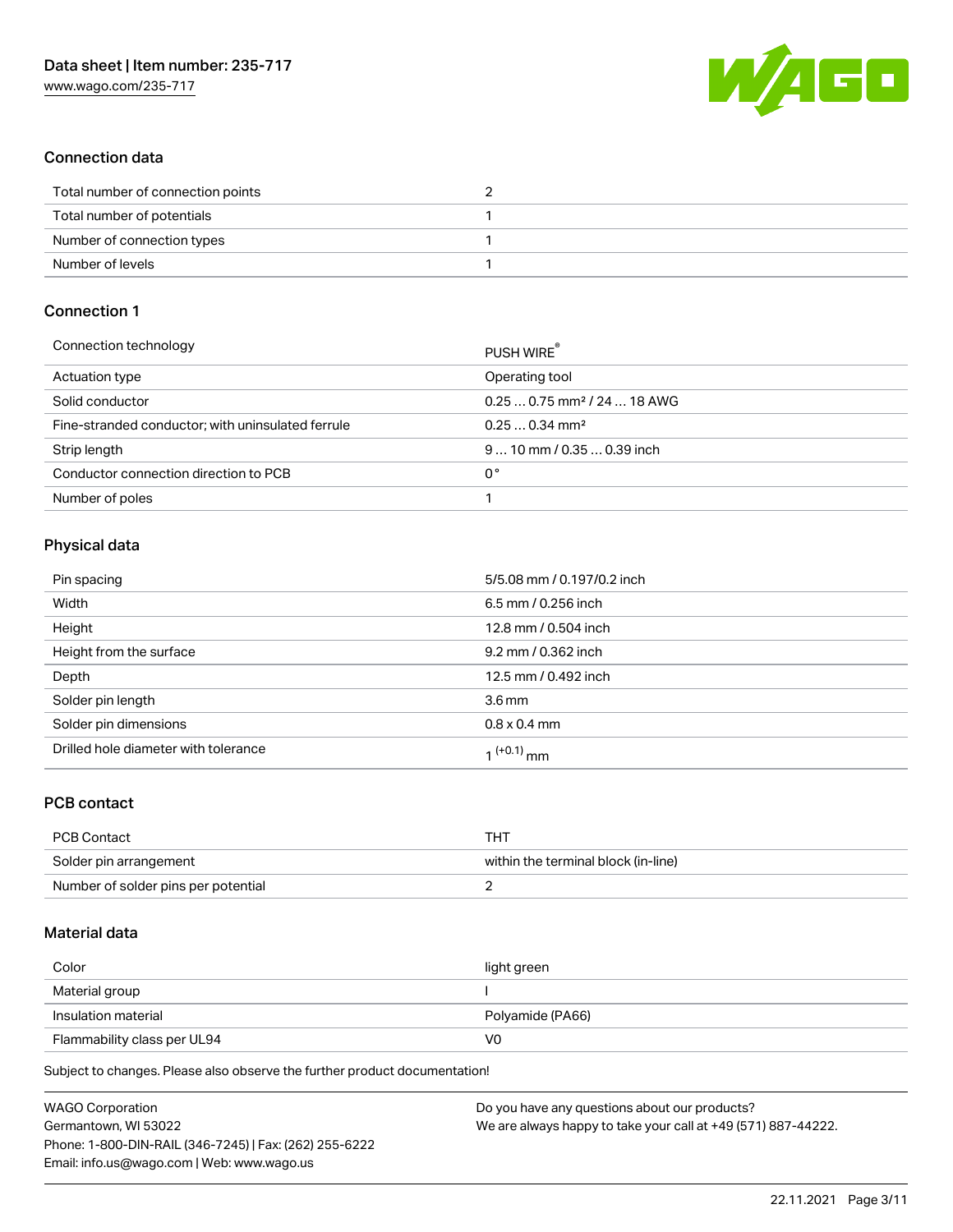[www.wago.com/235-717](http://www.wago.com/235-717)



| Clamping spring material | Chrome nickel spring steel (CrNi)       |
|--------------------------|-----------------------------------------|
| Contact material         | Electrolytic copper ( $E_{\text{Cu}}$ ) |
| Contact plating          | tin-plated                              |
| Fire load                | 0.011 MJ                                |
| Weight                   | 0.7 <sub>g</sub>                        |

#### Environmental requirements

| Limit temperature range | $-60+105 °C$ |
|-------------------------|--------------|
|-------------------------|--------------|

#### Commercial data

| Product Group         | 4 (Printed Circuit) |
|-----------------------|---------------------|
| PU (SPU)              | 800 (100) Stück     |
| Packaging type        | box                 |
| Country of origin     | CН                  |
| <b>GTIN</b>           | 4044918831925       |
| Customs tariff number | 8536904000          |

#### Approvals / Certificates

#### Country specific Approvals

| Logo                                                                       | Approval                                      | <b>Additional Approval Text</b> | Certificate<br>name         |
|----------------------------------------------------------------------------|-----------------------------------------------|---------------------------------|-----------------------------|
|                                                                            | <b>CCA</b><br>DEKRA Certification B.V.        | EN 60947                        | NTR <sub>NL</sub> -<br>7144 |
|                                                                            | <b>CCA</b><br>DEKRA Certification B.V.        | EN 60998                        | NTR NL<br>6919              |
| EMA                                                                        | <b>CCA</b><br>DEKRA Certification B.V.        | EN 60947                        | 2149549.02                  |
|                                                                            | <b>CCA</b><br>DEKRA Certification B.V.        | EN 60947-7-4                    | NTR NL-<br>7774             |
|                                                                            | <b>CSA</b><br><b>DEKRA Certification B.V.</b> | C <sub>22.2</sub>               | 1673956                     |
| Subject to changes. Please also observe the further product documentation! |                                               |                                 |                             |

WAGO Corporation Germantown, WI 53022 Phone: 1-800-DIN-RAIL (346-7245) | Fax: (262) 255-6222 Email: info.us@wago.com | Web: www.wago.us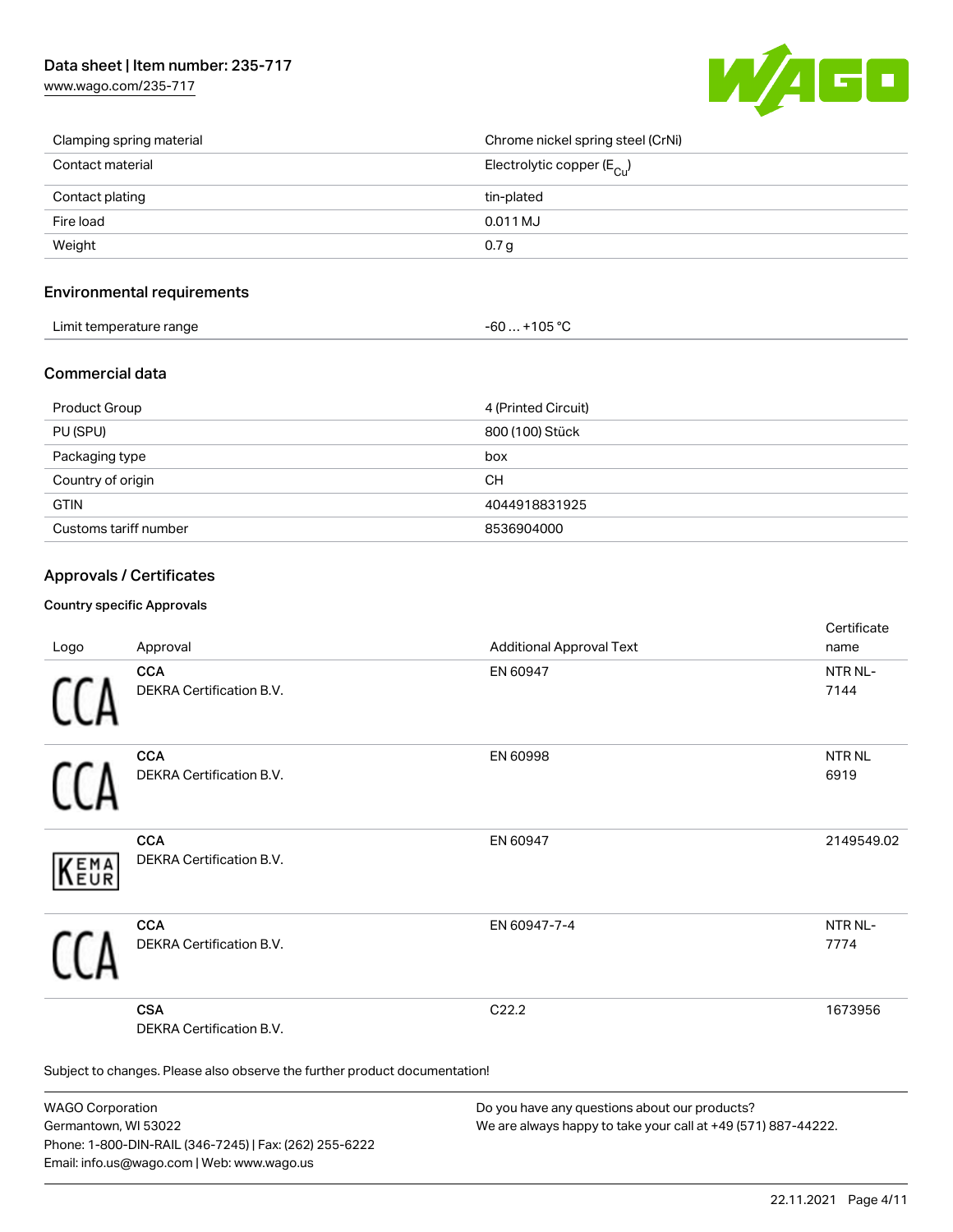



VDE VDE Prüf- und Zertifizierungsinstitut

EN 60947 40029328

# Ship Approvals

VDE

| Logo | Approval                                  | <b>Additional Approval Text</b> | Certificate<br>name                |
|------|-------------------------------------------|---------------------------------|------------------------------------|
| ABS. | <b>ABS</b><br>American Bureau of Shipping |                                 | $19 -$<br>HG1869876-<br><b>PDA</b> |
|      | <b>DNV GL</b>                             |                                 | TAE000016Z                         |
|      | Det Norske Veritas, Germanischer Lloyd    |                                 |                                    |

#### Required accessories

| Mounting           |                                                   |                      |
|--------------------|---------------------------------------------------|----------------------|
| Intermediate plate |                                                   |                      |
|                    | Item no.: 235-701                                 | www.wago.com/235-701 |
|                    | Spacer; for doubling the pin spacing; gray        |                      |
| End plates         |                                                   |                      |
| End plate          |                                                   |                      |
|                    | Item no.: 235-700                                 |                      |
|                    | End plate; snap-fit type; 1 mm thick; light green | www.wago.com/235-700 |

# Optional accessories

Ferrules

| Item no.: 216-101<br>Ferrule; Sleeve for 0.5 mm <sup>2</sup> / AWG 22; uninsulated; electro-tin plated; silver-colored |                      | www.wago.com/216-101                                                                                                                                                                                                                                                                                                                                                                                                     |  |
|------------------------------------------------------------------------------------------------------------------------|----------------------|--------------------------------------------------------------------------------------------------------------------------------------------------------------------------------------------------------------------------------------------------------------------------------------------------------------------------------------------------------------------------------------------------------------------------|--|
|                                                                                                                        |                      |                                                                                                                                                                                                                                                                                                                                                                                                                          |  |
| Item no.: 216-104                                                                                                      |                      | www.wago.com/216-104                                                                                                                                                                                                                                                                                                                                                                                                     |  |
|                                                                                                                        |                      |                                                                                                                                                                                                                                                                                                                                                                                                                          |  |
| Item no.: 216-106                                                                                                      |                      |                                                                                                                                                                                                                                                                                                                                                                                                                          |  |
|                                                                                                                        |                      | www.wago.com/216-106                                                                                                                                                                                                                                                                                                                                                                                                     |  |
| Item no.: 216-107                                                                                                      |                      |                                                                                                                                                                                                                                                                                                                                                                                                                          |  |
|                                                                                                                        | www.wago.com/216-107 |                                                                                                                                                                                                                                                                                                                                                                                                                          |  |
|                                                                                                                        |                      |                                                                                                                                                                                                                                                                                                                                                                                                                          |  |
| <b>WAGO Corporation</b>                                                                                                |                      |                                                                                                                                                                                                                                                                                                                                                                                                                          |  |
|                                                                                                                        |                      | Ferrule; Sleeve for 1.5 mm <sup>2</sup> / AWG 16; uninsulated; electro-tin plated; silver-colored<br>Ferrule; Sleeve for 2.5 mm <sup>2</sup> / AWG 14; uninsulated; electro-tin plated; silver-colored<br>Ferrule; Sleeve for 4 mm <sup>2</sup> / AWG 12; uninsulated; electro-tin plated<br>Subject to changes. Please also observe the further product documentation!<br>Do you have any questions about our products? |  |

Germantown, WI 53022 Phone: 1-800-DIN-RAIL (346-7245) | Fax: (262) 255-6222 Email: info.us@wago.com | Web: www.wago.us

We are always happy to take your call at +49 (571) 887-44222.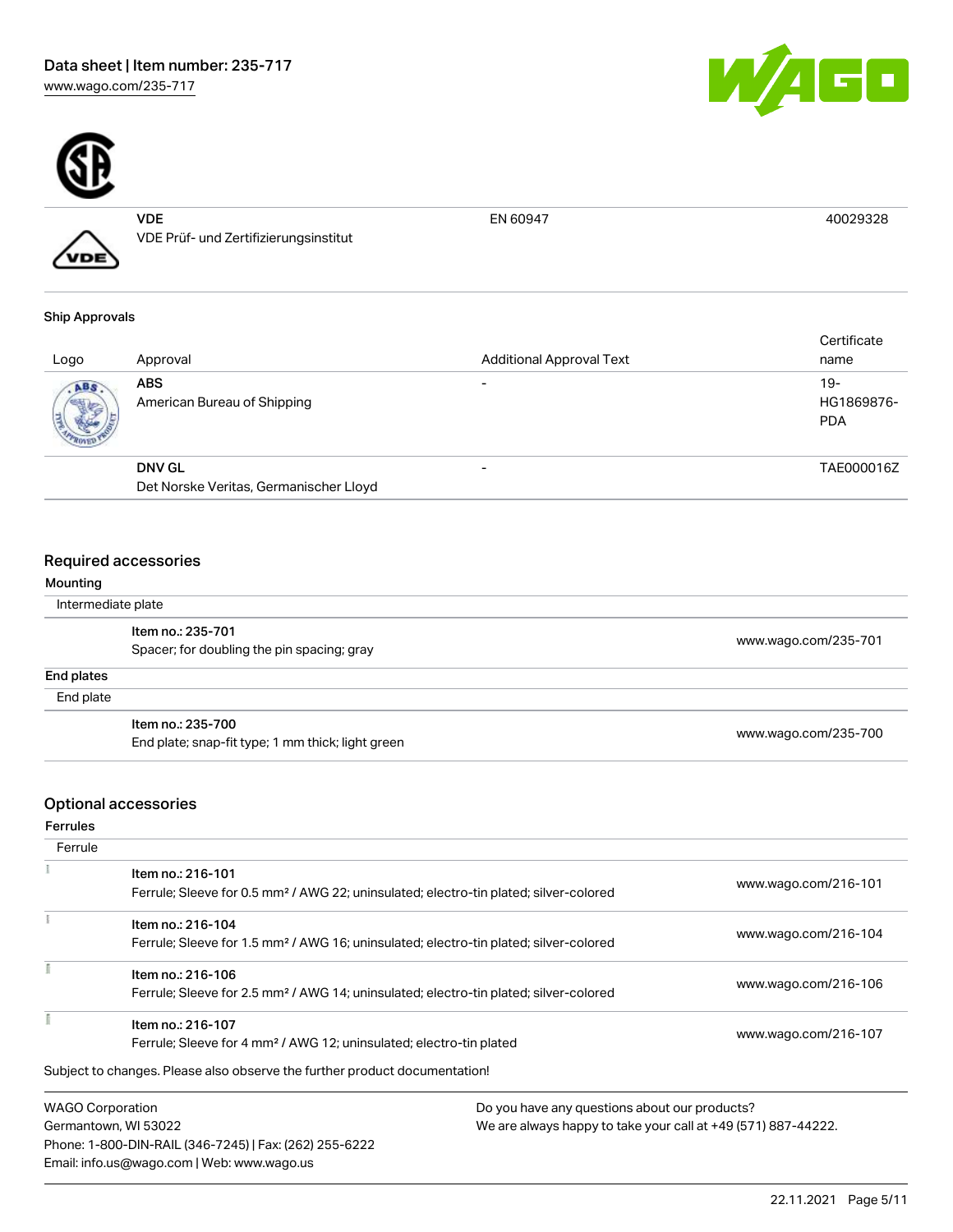## Data sheet | Item number: 235-717

[www.wago.com/235-717](http://www.wago.com/235-717)

×



| л  | Item no.: 216-108<br>Ferrule; Sleeve for 6 mm <sup>2</sup> / AWG 10; uninsulated; electro-tin plated; silver-colored                                                               | www.wago.com/216-108 |
|----|------------------------------------------------------------------------------------------------------------------------------------------------------------------------------------|----------------------|
| I  | Item no.: 216-109<br>Ferrule; Sleeve for 10 mm <sup>2</sup> / AWG 8; uninsulated; electro-tin plated                                                                               | www.wago.com/216-109 |
|    | Item no.: 216-102<br>Ferrule; Sleeve for 0.75 mm <sup>2</sup> / AWG 20; uninsulated; electro-tin plated; silver-colored                                                            | www.wago.com/216-102 |
|    | Item no.: 216-103<br>Ferrule; Sleeve for 1 mm <sup>2</sup> / AWG 18; uninsulated; electro-tin plated                                                                               | www.wago.com/216-103 |
| Л  | Item no.: 216-110<br>Ferrule; Sleeve for 16 mm <sup>2</sup> / AWG 6; uninsulated; electro-tin plated; metallic brown                                                               | www.wago.com/216-110 |
|    | Item no.: 216-123<br>Ferrule; Sleeve for 1 mm <sup>2</sup> / AWG 18; uninsulated; electro-tin plated; silver-colored                                                               | www.wago.com/216-123 |
|    | Item no.: 216-122<br>Ferrule; Sleeve for 0.75 mm <sup>2</sup> / AWG 20; uninsulated; electro-tin plated; silver-colored                                                            | www.wago.com/216-122 |
| I. | Item no.: 216-124<br>Ferrule; Sleeve for 1.5 mm <sup>2</sup> / AWG 16; uninsulated; electro-tin plated                                                                             | www.wago.com/216-124 |
|    | Item no.: 216-142<br>Ferrule; Sleeve for 0.75 mm <sup>2</sup> / 18 AWG; uninsulated; electro-tin plated; electrolytic copper; gastight<br>crimped; acc. to DIN 46228, Part 1/08.92 | www.wago.com/216-142 |
|    | Item no.: 216-132<br>Ferrule; Sleeve for 0.34 mm <sup>2</sup> / AWG 24; uninsulated; electro-tin plated                                                                            | www.wago.com/216-132 |
|    | Item no.: 216-121<br>Ferrule; Sleeve for 0.5 mm <sup>2</sup> / AWG 22; uninsulated; electro-tin plated; silver-colored                                                             | www.wago.com/216-121 |
|    | Item no.: 216-143<br>Ferrule; Sleeve for 1 mm <sup>2</sup> / AWG 18; uninsulated; electro-tin plated; electrolytic copper; gastight<br>crimped; acc. to DIN 46228, Part 1/08.92    | www.wago.com/216-143 |
|    | Item no.: 216-131<br>Ferrule; Sleeve for 0.25 mm <sup>2</sup> / AWG 24; uninsulated; electro-tin plated; silver-colored                                                            | www.wago.com/216-131 |
|    | Item no.: 216-141<br>Ferrule; Sleeve for 0.5 mm <sup>2</sup> / 20 AWG; uninsulated; electro-tin plated; electrolytic copper; gastight<br>crimped; acc. to DIN 46228, Part 1/08.92  | www.wago.com/216-141 |
|    | Item no.: 216-152<br>Ferrule; Sleeve for 0.34 mm <sup>2</sup> / AWG 24; uninsulated; electro-tin plated                                                                            | www.wago.com/216-152 |
|    | Item no.: 216-203<br>Ferrule; Sleeve for 1 mm <sup>2</sup> / AWG 18; insulated; electro-tin plated; red                                                                            | www.wago.com/216-203 |
| ľ  | Item no.: 216-206<br>Ferrule; Sleeve for 2.5 mm <sup>2</sup> / AWG 14; insulated; electro-tin plated; blue                                                                         | www.wago.com/216-206 |
|    | Item no.: 216-207                                                                                                                                                                  | www.wago.com/216-207 |
|    | Subject to changes. Please also observe the further product documentation!                                                                                                         |                      |

WAGO Corporation Germantown, WI 53022 Phone: 1-800-DIN-RAIL (346-7245) | Fax: (262) 255-6222 Email: info.us@wago.com | Web: www.wago.us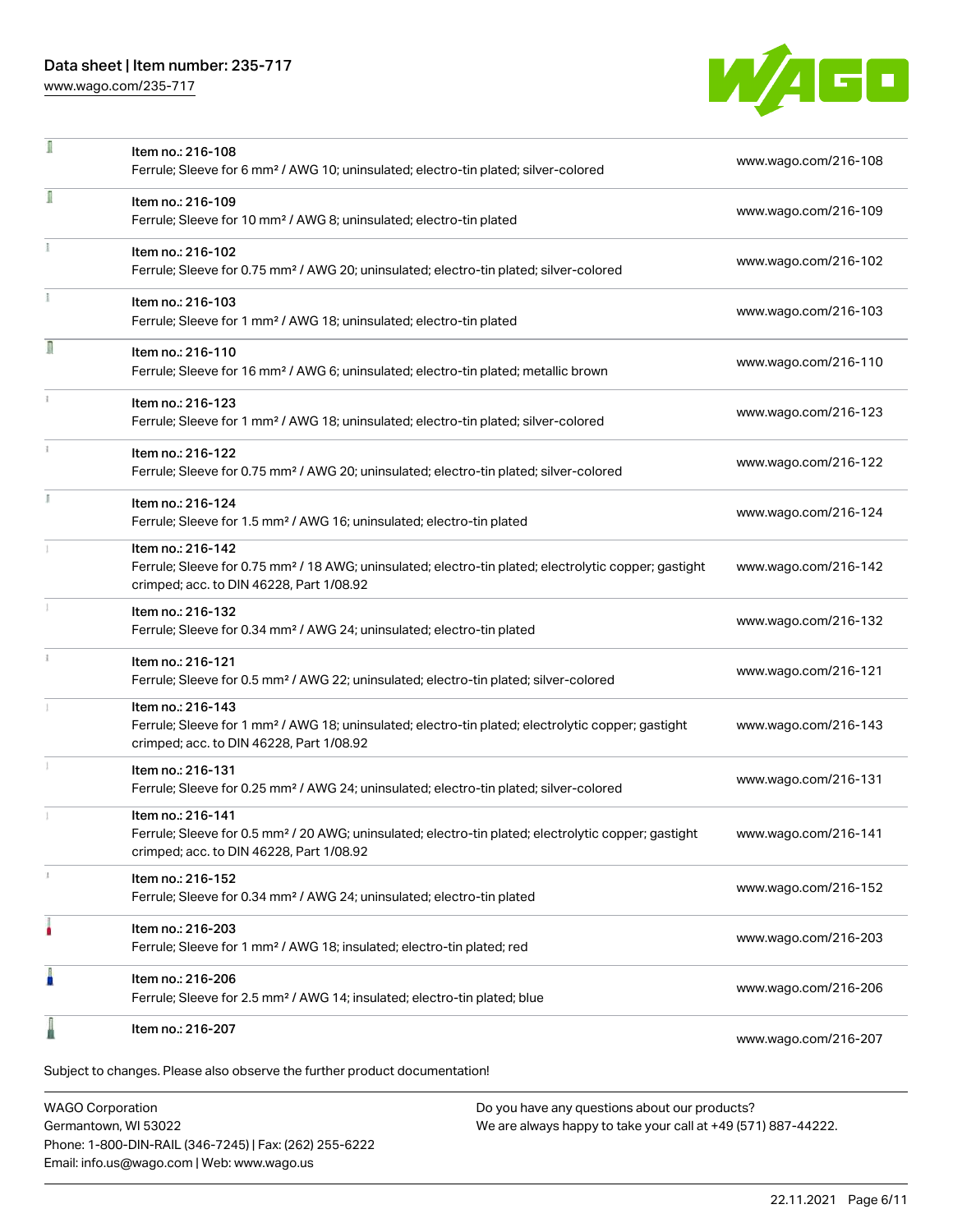Ferrule; Sleeve for 4 mm² / AWG 12; insulated; electro-tin plated; gray

Phone: 1-800-DIN-RAIL (346-7245) | Fax: (262) 255-6222

Email: info.us@wago.com | Web: www.wago.us

[www.wago.com/235-717](http://www.wago.com/235-717)



.<br>Subject to changes. Please also observe the further product documentation! WAGO Corporation Germantown, WI 53022 Do you have any questions about our products? We are always happy to take your call at +49 (571) 887-44222. Item no.: 216-202 Ferrule; Sleeve for 0.75 mm² / 18 AWG; insulated; electro-tin plated; gray [www.wago.com/216-202](http://www.wago.com/216-202) Item no.: 216-151 Ferrule; Sleeve for 0.25 mm² / AWG 24; uninsulated; electro-tin plated [www.wago.com/216-151](http://www.wago.com/216-151) Item no.: 216-204 Ferrule; Sleeve for 1.5 mm² / AWG 16; insulated; electro-tin plated; black [www.wago.com/216-204](http://www.wago.com/216-204) Item no.: 216-209 Ferrule; Sleeve for 10 mm² / AWG 8; insulated; electro-tin plated; red [www.wago.com/216-209](http://www.wago.com/216-209) Item no.: 216-205 Ferrule; Sleeve for 2.08 mm² / AWG 14; insulated; electro-tin plated; yellow [www.wago.com/216-205](http://www.wago.com/216-205) Item no.: 216-144 Ferrule; Sleeve for 1.5 mm² / AWG 16; uninsulated; electro-tin plated; electrolytic copper; gastight crimped; acc. to DIN 46228, Part 1/08.92; silver-colored [www.wago.com/216-144](http://www.wago.com/216-144) Item no.: 216-208 Ferrule; Sleeve for 6 mm² / AWG 10; insulated; electro-tin plated; electrolytic copper; gastight crimped; [www.wago.com/216-208](http://www.wago.com/216-208) acc. to DIN 46228, Part 4/09.90; yellow Item no.: 216-201 Ferrule; Sleeve for 0.5 mm² / 20 AWG; insulated; electro-tin plated; white [www.wago.com/216-201](http://www.wago.com/216-201) Item no.: 216-223 Ferrule; Sleeve for 1 mm² / AWG 18; insulated; electro-tin plated; red [www.wago.com/216-223](http://www.wago.com/216-223) Item no.: 216-210 Ferrule; Sleeve for 16 mm² / AWG 6; insulated; electro-tin plated; electrolytic copper; gastight crimped; [www.wago.com/216-210](http://www.wago.com/216-210) acc. to DIN 46228, Part 4/09.90; blue Item no.: 216-241 Ferrule; Sleeve for 0.5 mm² / 20 AWG; insulated; electro-tin plated; electrolytic copper; gastight crimped; acc. to DIN 46228, Part 4/09.90; white [www.wago.com/216-241](http://www.wago.com/216-241) Item no.: 216-242 Ferrule; Sleeve for 0.75 mm<sup>2</sup> / 18 AWG; insulated; electro-tin plated; electrolytic copper; gastight crimped; acc. to DIN 46228, Part 4/09.90; gray [www.wago.com/216-242](http://www.wago.com/216-242) Item no.: 216-222 Ferrule; Sleeve for 0.75 mm² / 18 AWG; insulated; electro-tin plated; gray [www.wago.com/216-222](http://www.wago.com/216-222) Item no.: 216-221 Ferrule; Sleeve for 0.5 mm² / 20 AWG; insulated; electro-tin plated; white [www.wago.com/216-221](http://www.wago.com/216-221) Item no.: 216-224 Ferrule; Sleeve for 1.5 mm² / AWG 16; insulated; electro-tin plated; black [www.wago.com/216-224](http://www.wago.com/216-224) Item no.: 216-243 Ferrule; Sleeve for 1 mm² / AWG 18; insulated; electro-tin plated; electrolytic copper; gastight crimped; [www.wago.com/216-243](http://www.wago.com/216-243) acc. to DIN 46228, Part 4/09.90; red Item no.: 216-244 Ferrule; Sleeve for 1.5 mm² / AWG 16; insulated; electro-tin plated; electrolytic copper; gastight [www.wago.com/216-244](http://www.wago.com/216-244)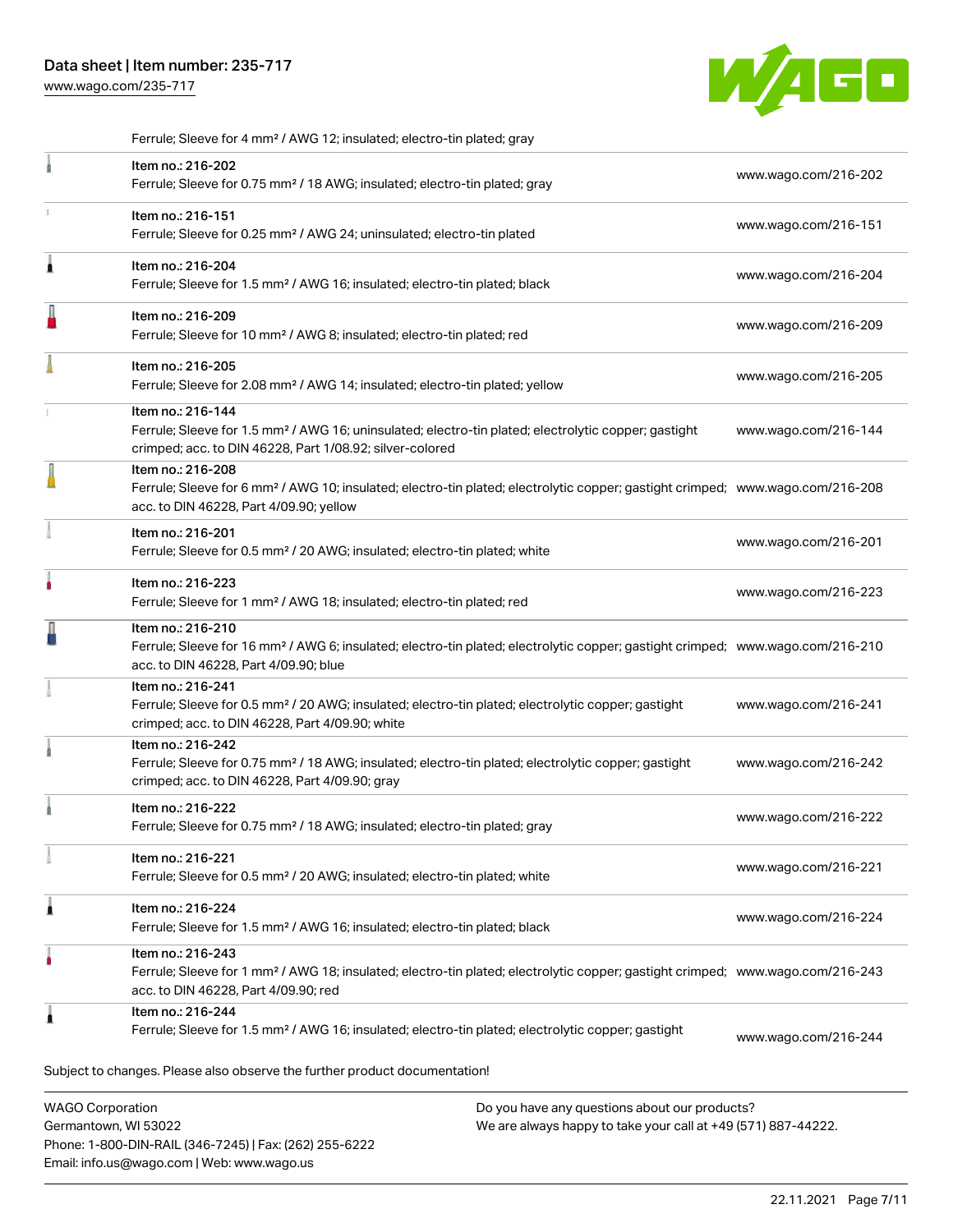[www.wago.com/235-717](http://www.wago.com/235-717)



crimped; acc. to DIN 46228, Part 4/09.90; black

|   | Item no.: 216-263<br>Ferrule; Sleeve for 1 mm <sup>2</sup> / AWG 18; insulated; electro-tin plated; electrolytic copper; gastight crimped; www.wago.com/216-263<br>acc. to DIN 46228, Part 4/09.90; red    |                      |
|---|------------------------------------------------------------------------------------------------------------------------------------------------------------------------------------------------------------|----------------------|
| A | Item no.: 216-246<br>Ferrule; Sleeve for 2.5 mm <sup>2</sup> / AWG 14; insulated; electro-tin plated; electrolytic copper; gastight<br>crimped; acc. to DIN 46228, Part 4/09.90; blue                      | www.wago.com/216-246 |
| A | Item no.: 216-266<br>Ferrule; Sleeve for 2.5 mm <sup>2</sup> / AWG 14; insulated; electro-tin plated; electrolytic copper; gastight<br>crimped; acc. to DIN 46228, Part 4/09.90; blue                      | www.wago.com/216-266 |
| ۸ | Item no.: 216-264<br>Ferrule; Sleeve for 1.5 mm <sup>2</sup> / AWG 16; insulated; electro-tin plated; electrolytic copper; gastight<br>crimped; acc. to DIN 46228, Part 4/09.90; black                     | www.wago.com/216-264 |
|   | Item no.: 216-284<br>Ferrule; Sleeve for 1.5 mm <sup>2</sup> / AWG 16; insulated; electro-tin plated; electrolytic copper; gastight<br>crimped; acc. to DIN 46228, Part 4/09.90; black                     | www.wago.com/216-284 |
| A | Item no.: 216-286<br>Ferrule; Sleeve for 2.5 mm <sup>2</sup> / AWG 14; insulated; electro-tin plated; electrolytic copper; gastight<br>crimped; acc. to DIN 46228, Part 4/09.90; blue                      | www.wago.com/216-286 |
|   | Item no.: 216-287<br>Ferrule; Sleeve for 4 mm <sup>2</sup> / AWG 12; insulated; electro-tin plated; electrolytic copper; gastight crimped; www.wago.com/216-287<br>acc. to DIN 46228, Part 4/09.90; gray   |                      |
|   | Item no.: 216-262<br>Ferrule; Sleeve for 0.75 mm <sup>2</sup> / 18 AWG; insulated; electro-tin plated; electrolytic copper; gastight<br>crimped; acc. to DIN 46228, Part 4/09.90; gray                     | www.wago.com/216-262 |
|   | Item no.: 216-288<br>Ferrule; Sleeve for 6 mm <sup>2</sup> / AWG 10; insulated; electro-tin plated; electrolytic copper; gastight crimped; www.wago.com/216-288<br>acc. to DIN 46228, Part 4/09.90; yellow |                      |
|   | Item no.: 216-289<br>Ferrule; Sleeve for 10 mm <sup>2</sup> / AWG 8; insulated; electro-tin plated; electrolytic copper; gastight crimped; www.wago.com/216-289<br>acc. to DIN 46228, Part 4/09.90; red    |                      |
|   | Item no.: 216-301<br>Ferrule; Sleeve for 0.25 mm <sup>2</sup> / AWG 24; insulated; electro-tin plated; yellow                                                                                              | www.wago.com/216-301 |
|   | Item no.: 216-321<br>Ferrule; Sleeve for 0.25 mm <sup>2</sup> / AWG 24; insulated; electro-tin plated; yellow                                                                                              | www.wago.com/216-321 |
|   | Item no.: 216-322<br>Ferrule; Sleeve for 0.34 mm <sup>2</sup> / 22 AWG; insulated; electro-tin plated; green                                                                                               | www.wago.com/216-322 |
|   | Item no.: 216-267<br>Ferrule; Sleeve for 4 mm <sup>2</sup> / AWG 12; insulated; electro-tin plated; electrolytic copper; gastight crimped; www.wago.com/216-267<br>acc. to DIN 46228, Part 4/09.90; gray   |                      |
| ۸ | Item no.: 216-302<br>Ferrule; Sleeve for 0.34 mm <sup>2</sup> / 22 AWG; insulated; electro-tin plated; light turquoise                                                                                     | www.wago.com/216-302 |

Subject to changes. Please also observe the further product documentation!

WAGO Corporation Germantown, WI 53022 Phone: 1-800-DIN-RAIL (346-7245) | Fax: (262) 255-6222 Email: info.us@wago.com | Web: www.wago.us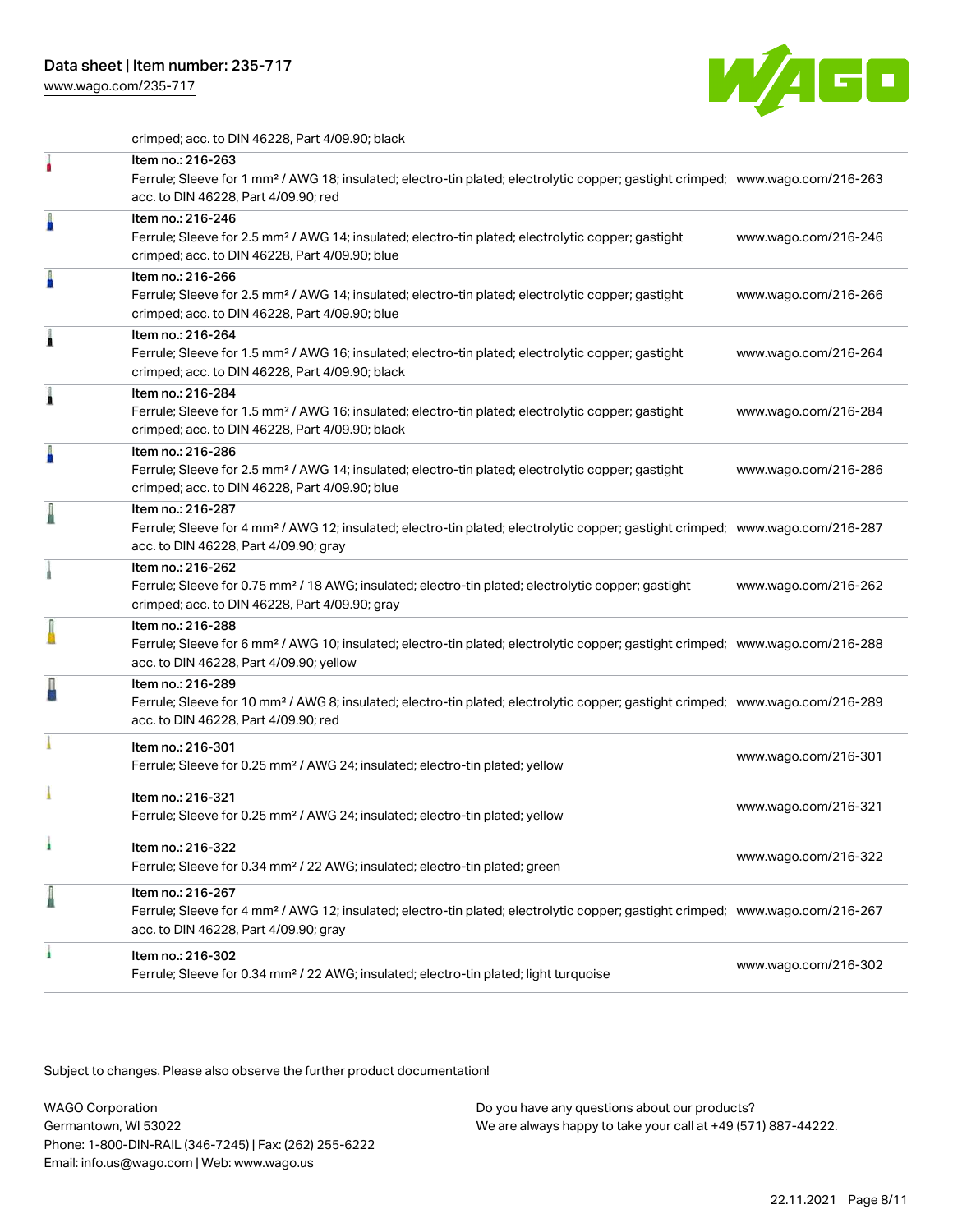

#### Downloads Documentation

| <b>Additional Information</b>                                                                                                                                          |            |                 |          |
|------------------------------------------------------------------------------------------------------------------------------------------------------------------------|------------|-----------------|----------|
| Technical explanations                                                                                                                                                 | 2019 Apr 3 | pdf<br>2.0 MB   | Download |
|                                                                                                                                                                        |            | pdf<br>125.0 kB | Download |
| <b>CAD files</b>                                                                                                                                                       |            |                 |          |
| CAD data                                                                                                                                                               |            |                 |          |
| 2D/3D Models 235-717                                                                                                                                                   |            | <b>URL</b>      | Download |
| <b>CAE</b> data                                                                                                                                                        |            |                 |          |
| EPLAN Data Portal 235-717                                                                                                                                              |            | URL             | Download |
| ZUKEN Portal 235-717                                                                                                                                                   |            | <b>URL</b>      | Download |
| PCB Design                                                                                                                                                             |            |                 |          |
| Symbol and Footprint 235-717                                                                                                                                           |            | <b>URL</b>      | Download |
| CAx data for your PCB design, consisting of "schematic symbols and PCB footprints",<br>allow easy integration of the WAGO component into your development environment. |            |                 |          |
| Supported formats:                                                                                                                                                     |            |                 |          |
| ш<br>Accel EDA 14 & 15                                                                                                                                                 |            |                 |          |
| ш<br>Altium 6 to current version                                                                                                                                       |            |                 |          |
| Cadence Allegro                                                                                                                                                        |            |                 |          |
| ш<br>DesignSpark                                                                                                                                                       |            |                 |          |
| Eagle Libraries                                                                                                                                                        |            |                 |          |
| KiCad                                                                                                                                                                  |            |                 |          |
| Mentor Graphics BoardStation                                                                                                                                           |            |                 |          |
| ш<br>Mentor Graphics Design Architect                                                                                                                                  |            |                 |          |
| Mentor Graphics Design Expedition 99 and 2000                                                                                                                          |            |                 |          |
| OrCAD 9.X PCB and Capture                                                                                                                                              |            |                 |          |
|                                                                                                                                                                        |            |                 |          |
| PADS PowerPCB 3, 3.5, 4.X, and 5.X                                                                                                                                     |            |                 |          |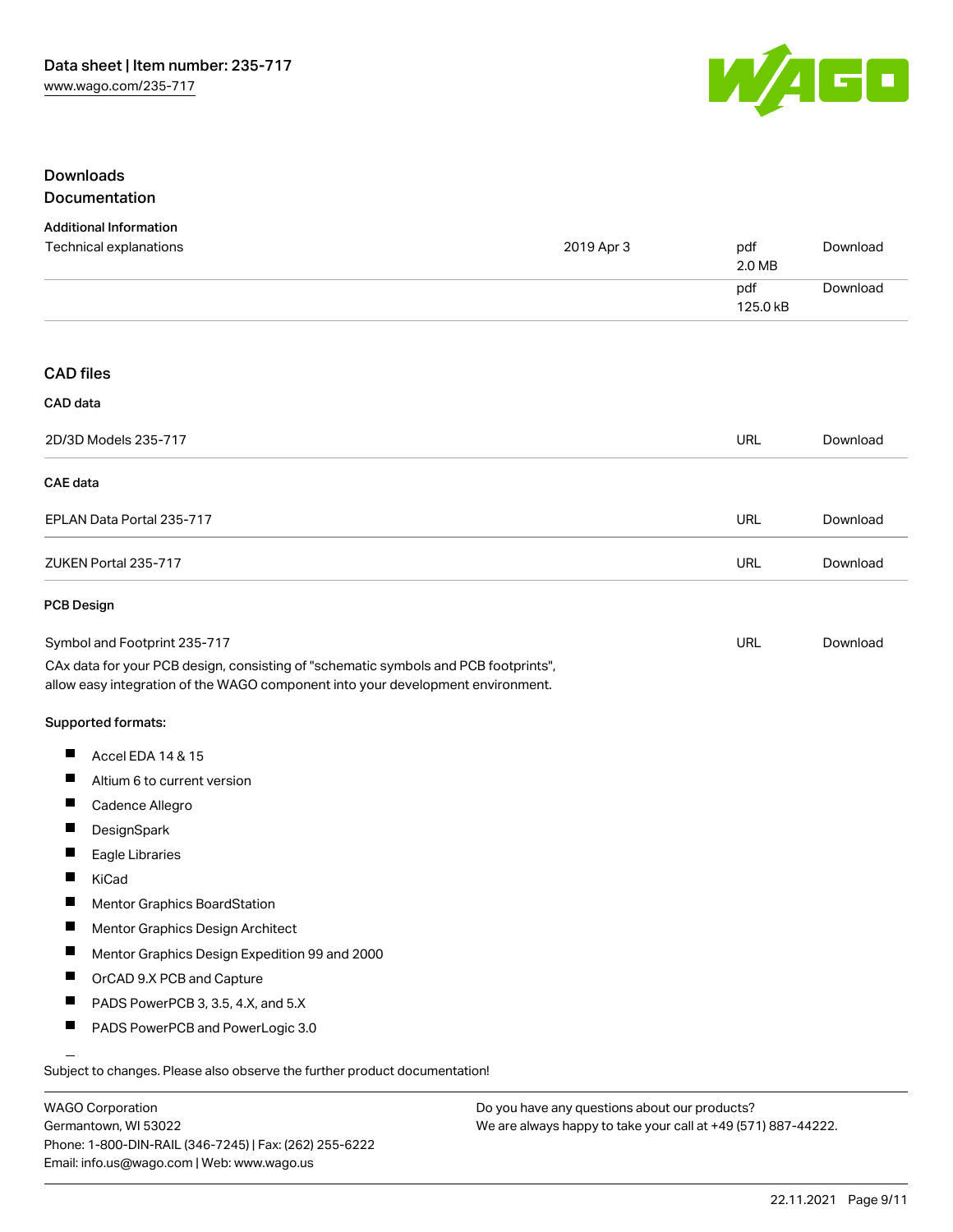PCAD 2000, 2001, 2002, 2004, and 2006

- $\blacksquare$ Pulsonix 8.5 or newer
- $\blacksquare$ STL
- $\blacksquare$ 3D STEP
- $\blacksquare$ TARGET 3001!
- $\blacksquare$ View Logic ViewDraw
- $\blacksquare$ Quadcept
- $\blacksquare$ Zuken CadStar 3 and 4
- $\blacksquare$ Zuken CR-5000 and CR-8000

PCB Component Libraries (EDA), PCB CAD Library Ultra Librarian

#### Environmental Product Compliance

#### Compliance Search

| Environmental Product Compliance 235-717                                                                                                                       | URL | Download |
|----------------------------------------------------------------------------------------------------------------------------------------------------------------|-----|----------|
| Stackable 2-conductor PCB terminal block; 0.75 mm <sup>2</sup> ; Pin spacing 5/5.08 mm; 1-pole;<br>PUSH WIRE <sup>®</sup> ; 0,75 mm <sup>2</sup> ; light green |     |          |

#### Installation Notes

#### Conductor termination

Inserting a solid conductor via push-in termination.

Conductor removal

Subject to changes. Please also observe the further product documentation!

WAGO Corporation Germantown, WI 53022 Phone: 1-800-DIN-RAIL (346-7245) | Fax: (262) 255-6222 Email: info.us@wago.com | Web: www.wago.us